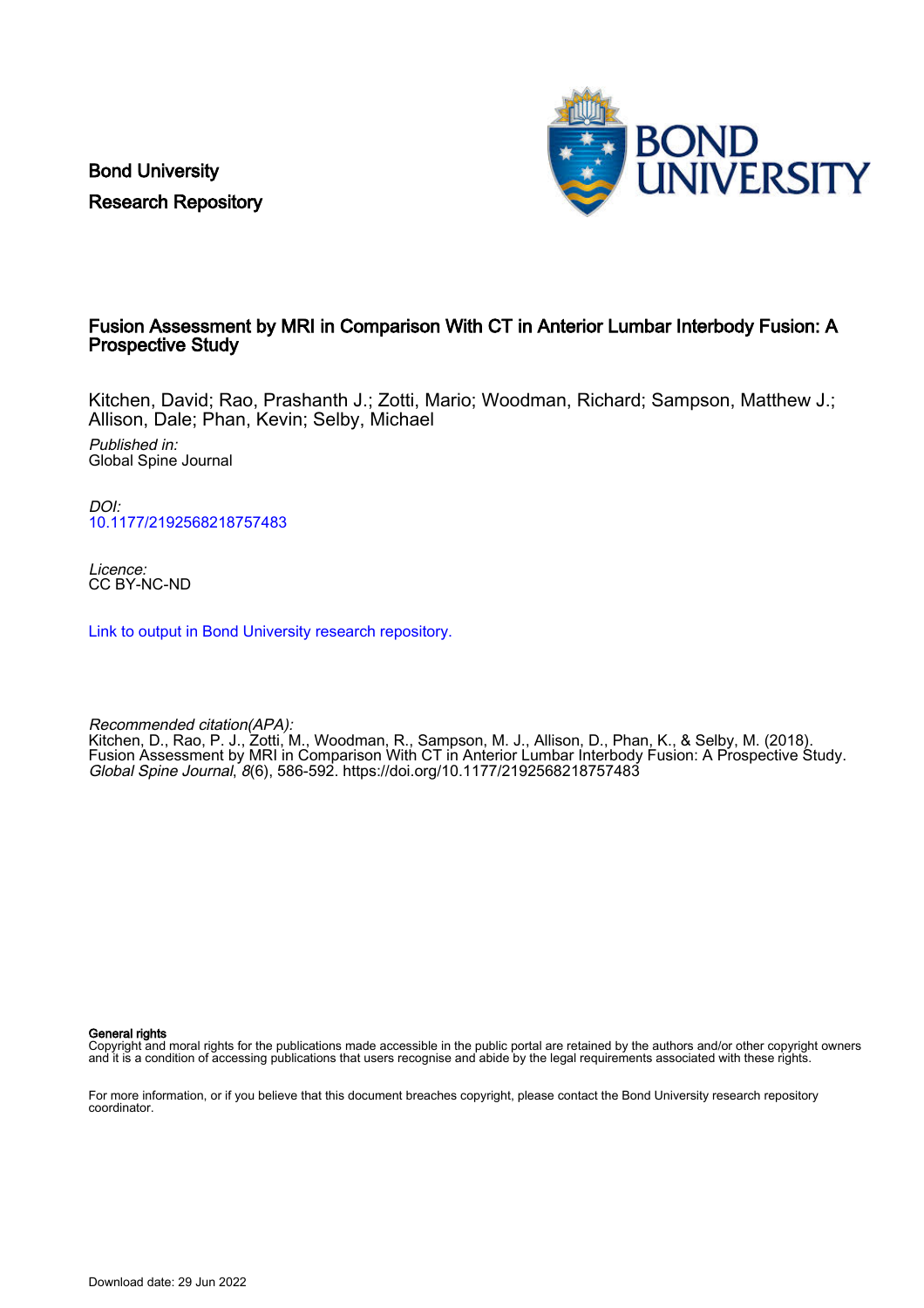Original Article



# Fusion Assessment by MRI in Comparison With CT in Anterior Lumbar Interbody Fusion: A Prospective Study

Global Spine Journal 2018, Vol. 8(6) 586-592 ª The Author(s) 2018 Article reuse guidelines: [sagepub.com/journals-permissions](https://sagepub.com/journals-permissions) [DOI: 10.1177/2192568218757483](https://doi.org/10.1177/2192568218757483) [journals.sagepub.com/home/gsj](http://journals.sagepub.com/home/gsj)



David Kitchen, MBBS<sup>1</sup>, Prashanth J. Rao, MBBS, MS, MRCS, FRACS, PhD<sup>2,3,4</sup>, Mario Zotti, MBBS (Hons), MS, FRACS, FAOrthA<sup>1</sup><sup>®</sup>, Richard Woodman, BSc (Hons), M Med Sci, PhD<sup>5</sup>, Matthew J. Sampson, MBBS, FRANZCR<sup>5,6</sup>, Dale Allison, MBBS(Hons), FRANZCR<sup>6,7</sup>, Kevin Phan, MD<sup>2</sup>, and Michael Selby, MBBS (Hons) FRACS FAOrthA<sup>1,7,8</sup>

#### Abstract

**Study Design: Prospective cohort study.** 

Objectives: To evaluate the role of magnetic resonance imaging (MRI) in evaluation of fusion status following anterior lumbar interbody fusion (ALIF) and compare agreement and confidence in assessing fusion or its absence on MRI to the current standard computed tomography (CT).

Methods: A prospective follow up of patients undergoing surgery by 2 spine surgeons between 2012 and 2015 at a single institution. Fusion was assessed at different time points in these patients by 2 independent musculoskeletal radiologists. Fusion was analyzed in coronal and sagittal planes using both imaging modalities, with confidence being attributed on a scale of 0 to 3. Assessors were blinded to patient data.

Results: Fourteen patients (25 levels) with mean follow-up of 10.2 months (range 2.4-20.3 years) and age of 41 years (range 20.7-61.5 years) were assessed. MRI within the interbody cage in coronal ( $\kappa = .58$ ) and sagittal ( $\kappa = .50$ ) planes had the highest interobserver agreement. CT anterior to the cage in coronal ( $\kappa = .48$ ) and sagittal ( $\kappa = .44$ ) planes, as well as within the cage in coronal ( $\kappa = .50$ ) and sagittal planes ( $\kappa = .44$ ) showed moderate agreement. Confidence anterior to the interbody cage using MRI scan was reduced when compared with remaining angles and imaging modalities.

Conclusions: The study demonstrates that MRI may be a useful tool in the assessment of fusion following ALIF with results comparable to CT, and that it may have a useful role in select patients especially considering marked radiation exposure reduction.

#### Keywords

anterior lumbar interbody fusion (ALIF), magnetic resonance imaging (MRI), fusion, computed tomography (CT)

# Introduction

Spinal fusion was first described in the early 21st century by Albee $<sup>1</sup>$  and since then several approaches have been underta-</sup> ken for the purpose of performing fusion. The anterior approach to lumbar interbody fusion (ALIF) was first described in 1932 by Capener<sup>2,3</sup> and is associated with reduced operative times and shorter hospital stays compared with alternative approaches to lumbar interbody fusion.<sup>2,4,5</sup> The chief advantage of ALIF is excellent exposure of the lower lumbar disc spaces, which permits thorough discectomy and placement of

- <sup>1</sup> Royal Adelaide Hospital, Adelaide, South Australia, Australia
- $2$  Neurospine Research Group, Adelaide, South Australia, Australia
- <sup>3</sup> Westmead Hospital, Westmead, Australia
- <sup>4</sup> University of Sydney, Sydney, Australia<br><sup>5</sup> Elinders University, Adelaide, Sauth Au
- <sup>5</sup> Flinders University, Adelaide, South Australia, Australia
- <sup>6</sup> Benson Radiology, Adelaide, South Australia, Australia
- <sup>7</sup> Queen Elizabeth Hospital, Adelaide, South Australia, Australia
- <sup>8</sup> University of Adelaide, Adelaide, South Australia, Australia

#### Corresponding Author:

Prashanth J. Rao, Royal Adelaide Hospital, Suite 3, Level 3, 20-22 Mons Road Westmead, Sydney, Australia, 2145. Email: [prashanthdr@gmail.com](mailto:prashanthdr@gmail.com)



Creative Commons Non Commercial No Derivs CC BY-NC-ND: This article is distributed under the terms of the Creative Commons Attribution-Non Commercial-NoDerivs 4.0 License ([http://www.creativecommons.org/licenses/by-nc-nd/4.0/\)](http://www.creativecommons.org/licenses/by-nc-nd/4.0/) which permits non-commercial use, reproduction and distribution of ND the work as published without adaptation or alteration, without further permission provided the original work is attributed as specified on the SAGE and Open Access pages [\(https://us.sagepub.com/en-us/nam/open-access-at-sage](https://us.sagepub.com/en-us/nam/open-access-at-sage)).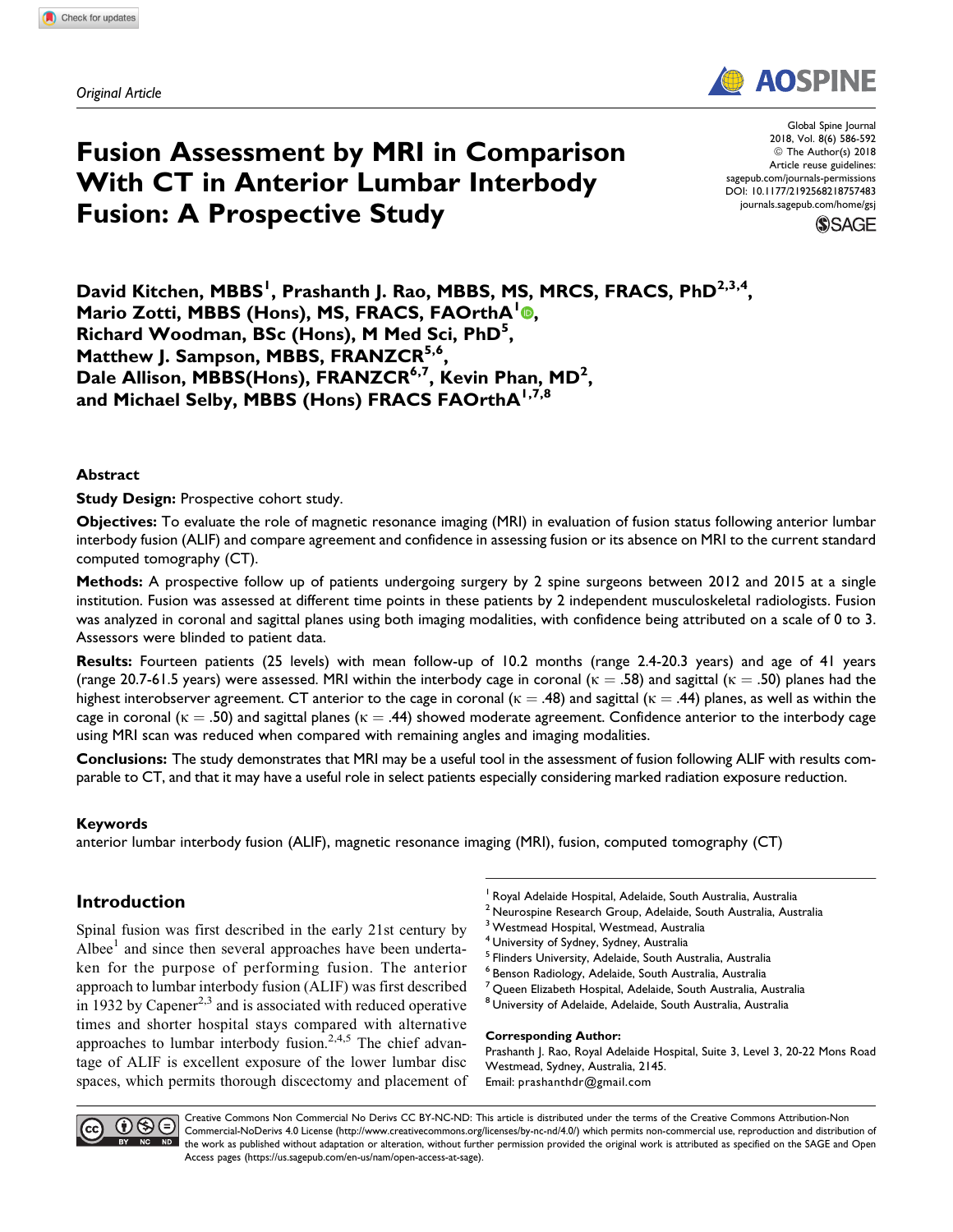large, wedge-shaped, lordotic devices $<sup>6</sup>$  with other advantages,</sup> including restoration of disc height, reduced bleeding and reduced damage to the posterior musculoligamentous structures as well as indirect restoration of foraminal height.<sup>6</sup>

The aim of spinal fusion in the setting of degenerative disc disease is to obtain a stable arthrodesis between 2 or more adjacent vertebrae for the purpose of eliminating painful movements or recurrent prolapse from pathological discs. More broadly, fusion procedures have been used in the management of spinal tumors, infection, fracture, and deformity in addition to degenerative disc disease.<sup>7</sup> Historically, the only means of being able to assess for spinal fusion involved surgical intervention with direct visual inspection.<sup>8,9</sup> While open assessment of spinal fusion still remains a useful tool in experimental models, its everyday clinical use is now only appropriate during revision surgery. Noninvasive methods of assessing fusion include computed tomography (CT) scan, magnetic resonance imaging (MRI) scan as well as plain radiographic assessment. The current gold standard for assessment of lumbar interbody fusion is CT scan. Although displaying a higher ability to detect fusion in comparison with plain radiographs and the advantage of circumferential assessment, $7,10,11$  its use comes with exposure to ionizing radiation. There has been an increasing body of evidence that has linked the use of CT scans to an elevated risk of development of neoplasia in later life.<sup>12</sup> This increased risk of malignancy has been stated to be as high as 1 in 3300 per CT scan of the lumbar spine.<sup>7,13</sup>

In contrast to CT scan, MRI scan is not associated with the increased risk of neoplasia and subsequent to this is increasingly being seen as a potential alternative for the assessment of fusion in spinal surgery. MRI scan also has the advantages of being able to better assess the neural elements, posterior elements and adjacent segments.<sup>7,14,15</sup> The theoretical disadvantages also need to be considered and include cost, access and the potential for movement, heating or dysfunction of retained metallic implants and fragments. Although routinely used preoperatively prior to surgery, the utility of MRI at assessing fusion is as yet to be determined. In order to address this question, we aimed to compare the agreement and confidence between independent assessors in determining fusion using both MRI and CT postoperatively following ALIF. Although the role of MRI in evaluating lumbar fusion has been studied previously, $14$  to the authors knowledge this is the first study evaluating MRI for fusion in ALIF and also the first study to compare MRI and CT.

## Methods

#### Cohort Sample

This is a prospective cohort study of consecutive series of patients who underwent ALIF for degenerative disc disease by 2 senior consultant spine surgeons between 2012 and 2015 at 2 hospitals. The cohort consisted of 14 patients—7 male and 7 female—with a mean age at time of surgery of 41 years (range 20.7-61.5 years). ALIF surgery was performed using a standard

left retroperitoneal approach using carbon fiber cages (Anterior COUGAR cage, Depuy-Synthes, West Chester, PA, USA) and iliac crest bone graft. Anterior plate stabilization (Aegis Plate, Depuy-Synthes, West Chester, PA, USA) composed of titanium alloy was used to supplement the fixation.

Local ethics approval (St Andrews Hospital, Project 56) was obtained prior to patient enrolment in the study and all participants signed written consent to participate. All patients underwent CT scan (GE Healthcare Optima, 64 slices per rotation, minimum slice acquisition thickness of 0.625 mm) and MRI scan (Siemens Magnetom Aera 1.5 Tesla, 48 Channel System, XQ Gradients) assessment concurrently at postoperative review organized by the treating surgeons. Two independent consultant musculoskeletal radiologists assessed all scans on diagnostic quality monitor. All images were reviewed for fusion in relation to the interbody cages, with fusion anterior to, posterior, lateral, and within the interbody cages in both the coronal and sagittal planes assessed.

## Criteria to Assess Fusion

The criteria for the determination of the degree of fusion on CT scan imaging followed the Brantigan-Steffee-Fraser (BSF) classification system specific for fusion in the setting of  $ALIF$ ,<sup>16</sup> in which bone bridges at least half of the fusion area with at least the density originally achieved at surgery. MRI scan criteria for fusion was also based on the same BSF classification.

Fusion was analyzed by 2 independent musculoskeletal radiologists in coronal and sagittal planes using both CT and MRI scans, with a level of confidence being attributed and graded on a scale of 0 to 3. Both specialists were blinded to patient identity of the data and were also blinded to each other's assessment result for each patients' imaging.

Confidence in the degree of the assessment was applied by each assessor using a 0 to 3 grading system where 0 was none, 1 minimal, 2 moderate, and 3 complete.

Patients were scheduled for follow-up 3 to 12 months following surgery with imaging then arranged. This time course was chosen as at this point the imaging is likely to demonstrate progression toward union or locked pseudoarthrosis rather than having complete fusion across the intervertebral segment. Indeed, other studies assessing imaging following posterior lumbar interbody fusion (PLIF) have suggested that although fusion can be evaluated using MRI scan and CT scan by the 12-month mark, further progress toward complete union can take up to 24 months or longer.<sup>14</sup> The aim of our study was not to determine whether or not fusion had taken place, but whether CT scan and MRI scan had comparable agreement in regard to the level of fusion that had taken place at that time point in order to determine the use of MRI scan as an alternative modality in postoperative follow-up following ALIF.

#### Statistical Analysis

A statistician modeled adjusted kappa statistics (Table 1) with regard to intra- and interobserver agreement with the different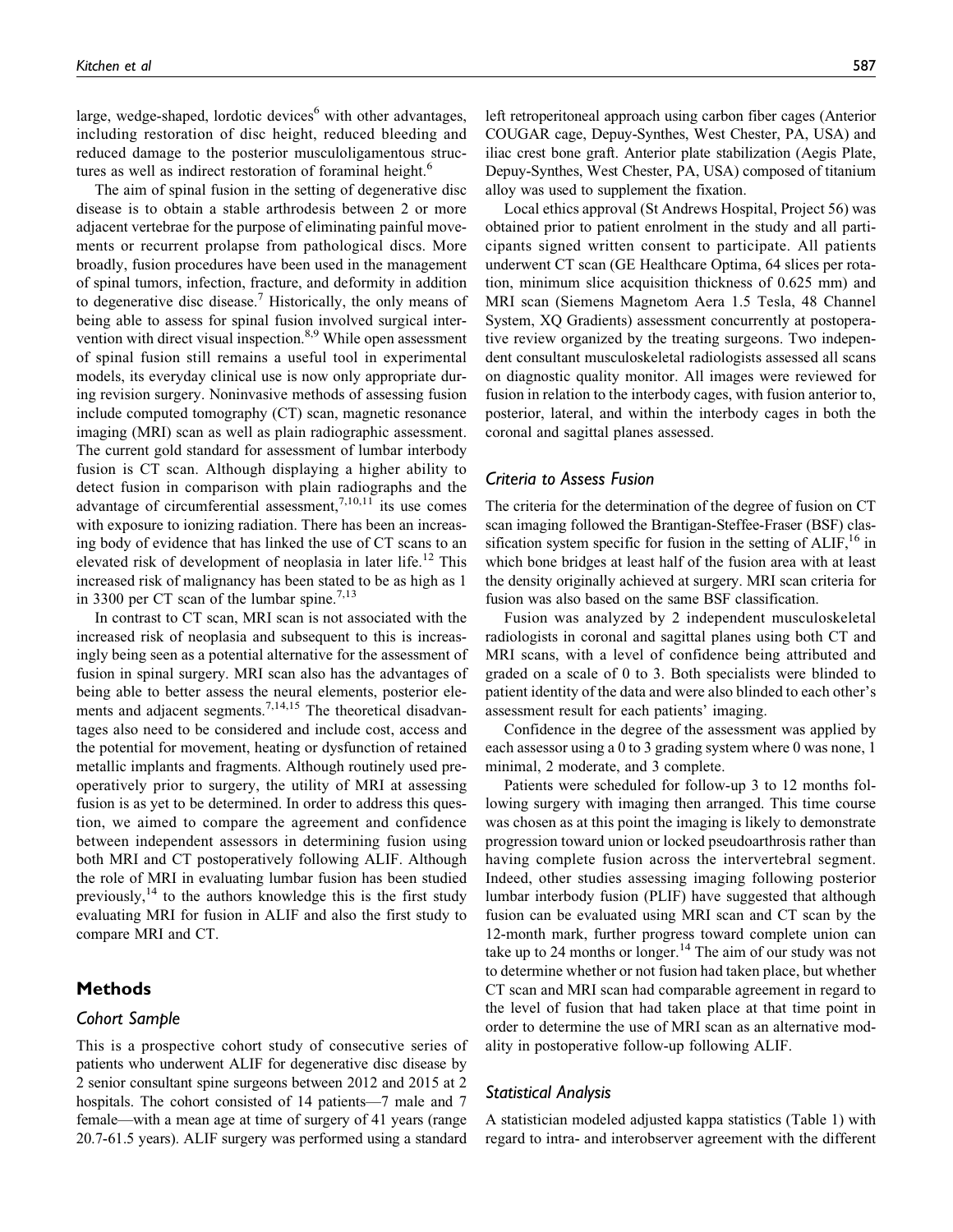Table 1. Fleiss's Kappa and Interater Reliability Agreement.

| Kappa       | Agreement                |
|-------------|--------------------------|
| $.01 - .20$ | Slight agreement         |
| $.21 - .40$ | Fair agreement           |
| $.41 - .60$ | Moderate agreement       |
| .61-.80     | Substantial agreement    |
| $.81 - .99$ | Almost perfect agreement |

techniques and angles assessed with confidence assessed using a regression analysis. The interrater agreement and 95% confidence intervals were computed using unweighted Fleiss's kappa statistics for all patients. Fleiss's kappa coefficient is related to Cohen's kappa, but is able to compare inter- and intrarater reliability across more than 2 observers.<sup>17</sup> A Fleiss's k coefficient less than 0 represents "poor agreement,"  $\kappa$  between .01 and .20 represents "light agreement,"  $\kappa$  between .21 and .40 represents "fair agreement," k between .41 and .60 represents "moderate agreement," k between .61 and .80 represents "substantial agreement," and k between .81 and 1.00 represents "almost perfect agreement"<sup>18</sup> (Table 1). All statistics were calculated using Stata (StataCorp 2015, Stata Statistical Software: Release 14, College Station, TX, USA) with a P value of <.05 taken as statistically significant.

#### **Results**

There were 4 single-level ALIF and 10 multilevel ALIF surgeries with L4/5—(12), L5/S1—(11), and L3/4—(2) levels of ALIF. Patients were reviewed at a mean time post operatively of 10.2 months (range 2.4-20.3 months) with CT and MRI scans being performed at the same sitting. Overall, 25 levels of fusion were assessed with some levels having combined imaging on more than one occasion, giving a total of 38 levels reviewed. The combined total fusion rate within the interbody cage was 17.8%, with this being  $28.0\%$  on CT scan and  $10.0\%$ on MRI. The partial fusion rate was 72.2% overall, 70.1% on CT and 86.5% on MRI. The rate at which no union was identified within the interbody cage was 2.8% overall, 2.0% on CT with 3.6% on MRI.

On comparison of fusion status within the interbody cage in coronal plane, when CT reported partial fusion (Figure 1) there was a high correlation with MRI (mean 95%, range 88%- 100%) but when CT reported complete fusion (Figure 2) the correlation with MRI was poor (mean  $24\%$ , range  $0\%$ -44%). Comparison within the interbody cage in the coronal planes again showed a high correlation with regard to partial fusion (mean 74%, range 61%-91%), but with poor agreement with regard to complete fusion (mean  $25\%$ , range  $0\%$ -71%).

Overall confidence in reporting fusion status across all angles showed a statistically significant difference ( $P < .001$ ) with the radiologist feeling more confident in reporting within cage fusion in CT and MRI in coronal and sagittal planes (Table 2). They were less confident in reporting fusion on MRI scan anterior to the interbody cage in both coronal and sagittal planes (Table 2). A similar lack of confidence was also seen

when reporting anterior to the cage on CT. Overall mean confidence attributed to MRI anterior to the interbody cage was 0.58 and 0.55 in sagittal and coronal planes, respectively. All other angles had a mean confidence of >1.7, with the lowest value being found in CT scan anterior to the interbody cage in the coronal plane at 1.8 (Table 2).

Interobserver analysis showed no statistical significant difference across all angles ( $P = .2$ ). The highest level of agreement was found on MRI scan on assessment of fusion within the interbody cage in coronal ( $\kappa = .58$ ) and sagittal planes  $(k = .50)$ , showing moderate agreement (Table 3). Moderate agreement was also found on CT scan both anterior to and within the interbody cages in coronal and sagittal planes (Table 3). There was no difference found when directly assessing CT versus MRI with regard to interobserver assessment ( $P = .05$ ).

Intraobserver analysis across all planes also failed to show any statistically significant difference ( $P = .35$ ). However, when comparing CT scan versus MRI scan on fusion status, there was a statistically significant difference when all planes were included ( $P = .002$ ). As anterior to interbody fusion status determination on MRI was difficult, when results anterior to the interbody cage were removed there was no statistically significant difference  $(P = .26)$ .

## **Discussion**

Determination of fusion status is an important aspect of any fusion procedure, although its relevance to clinical outcome is contentious in asymptomatic patients. Several radiological parameters are used, including static and dynamic radiographs, CT scan, and MRI scan. Fine cut CT by far has the highest confidence in reporting with almost  $89\%$  confidence<sup>7,11</sup> and hence was used as the gold standard. Lang et  $al<sup>19</sup>$  found that interpretation of sagittal and curved coronal multiplanar reconstruction (MPR) was more reliable than any other imaging method applied to the detection of spinal fusion. In a series of 30 patients with posterior lumbar fusion, they were able to identify pseudarthrosis in 4 patients using the above modality, all of which were confirmed at surgery. This comes with an added radiation exposure, which is quite significant.

MRI scan has rarely been used to assess lumbar fusion except in a series by Kroner et al.<sup>14</sup> They found successful bony bridging in 49 cases using carbon fiber cages in PLIF. But they did not compare this with CT or radiographic assessment of fusion. Similar work in cervical spine has been performed but not using appropriate sequences, with the coronal plane not assessed or metallic artifact being reduced. Hence our study was aimed at assessing fusion status on MRI and CT with time point being early fusion rather than complete fusion. This study as per the authors view is the first study to compare CT and MRI in ALIF for fusion status.

Our results have demonstrated that when assessed across all angles in relation to the interbody cages in both the sagittal and coronal planes no statistically significant difference was found, either in inter- or intraobserver agreement. However, when grouping all angles assessed using CT scan and comparing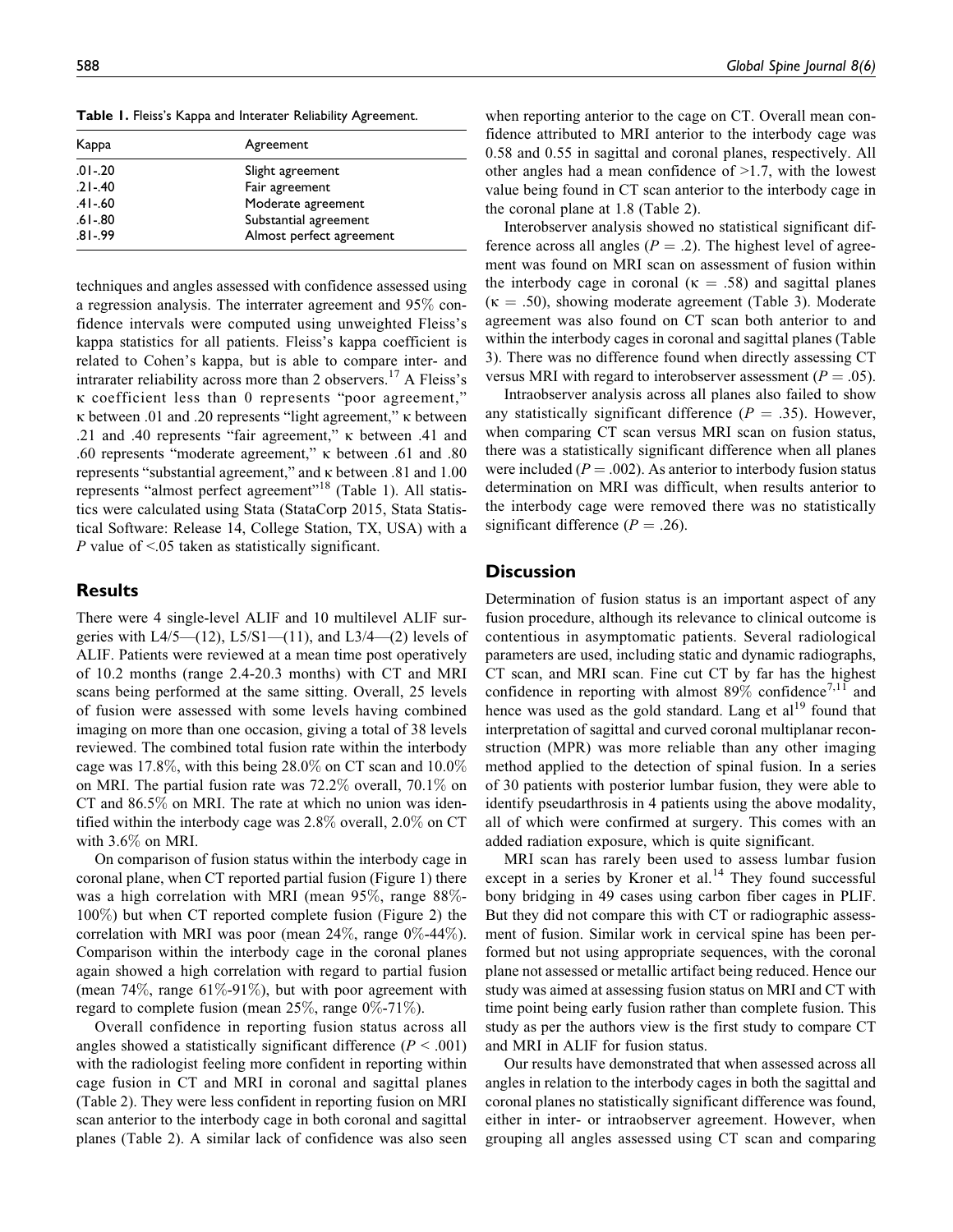

Figure 1. Computed tomography (CT) and magnetic resonance imaging (MRI) scans in coronal plane demonstrating complete union. (A, C, E) Coronal CT scans. (B, D, F) Coronal views of the same level and patient on MRI.

| Table 2. Evaluation of Fusion: Confidence by Angle. |  |  |  |  |  |
|-----------------------------------------------------|--|--|--|--|--|
|-----------------------------------------------------|--|--|--|--|--|

Table 3. Evaluation of Fusion: Kappa Values and Agreement by Angle.

| Angle                  | Confidence       | Angle<br>Kappa         |      | Agreement |
|------------------------|------------------|------------------------|------|-----------|
| CT anterior coronal    | 1.8              | CT anterior coronal    | .48  | Moderate  |
| CT anterior sagittal   | $2.2\phantom{0}$ | CT anterior sagittal   | .44  | Moderate  |
| CT within coronal      | 2.7              | CT within coronal      | .50  | Moderate  |
| CT within sagittal     | 2.7              | CT within sagittal     | .44  | Moderate  |
| CT posterior coronal   | 2.4              | CT posterior coronal   | .05  | Slight    |
| CT posterior sagittal  | 2.4              | CT posterior sagittal  | .04  | Slight    |
| CT lateral coronal     | 2.3              | CT lateral coronal     | .02  | Slight    |
| CT lateral sagittal    | 2.3              | CT lateral sagittal    | 5.01 | None      |
| MRI anterior coronal   | 0.6              | MRI anterior coronal   | 5.01 | None      |
| MRI anterior sagittal  | 0.6              | MRI anterior sagittal  | 5.01 | None      |
| MRI within coronal     | $2.2\phantom{0}$ | MRI within coronal     | .58  | Moderate  |
| MRI within sagittal    | 2.3              | MRI within sagittal    | .50  | Moderate  |
| MRI posterior coronal  | 2.1              | MRI posterior coronal  | 5.01 | None      |
| MRI posterior sagittal | 2.1              | MRI posterior sagittal | 5.01 | None      |
| MRI lateral coronal    |                  | MRI lateral coronal    | .02  | Slight    |
| MRI lateral sagittal   |                  | MRI lateral sagittal   | .02  | Slight    |

Abbreviations: CT, computed tomography; MRI, magnetic resonance imaging.

Abbreviations: CT, computed tomography; MRI, magnetic resonance imaging.

them with MRI scan, a statistical significance was noted with regard to intraobserver assessment of fusion ( $P = .002$ ). In our study the assessment of fusion anterior to the interbody cages with CT scan, but most notably with MRI scan, was the most challenging, with the lowest levels of confidence being attributed to radiological assessment in this region (Table 2). Previous work has suggested that the assessment of fusion in the region anterior to the interbody cage is the least reliable indicator of whether true fusion has taken place.20 Because of the difficult nature of assessment anterior to the interbody cages, exclusion of these results from the data set meant that the

statistical significance found in regard to the intraobserver analysis of fusion between MRI scan and CT scan was no longer observed ( $P = .26$ ). Although interobserver assessment of CT versus MRI scan did not show statistical significance, the P value of .05 could suggest that in a larger sample size may well show statistical significance.

Further to this, we evaluated CT against MRI in determining fusion within the interbody cage. When assessing in both coronal and sagittal planes the P value was now .58, which additionally supports comparability of MRI and CT scan in assessing fusion within the interbody cages. Our results further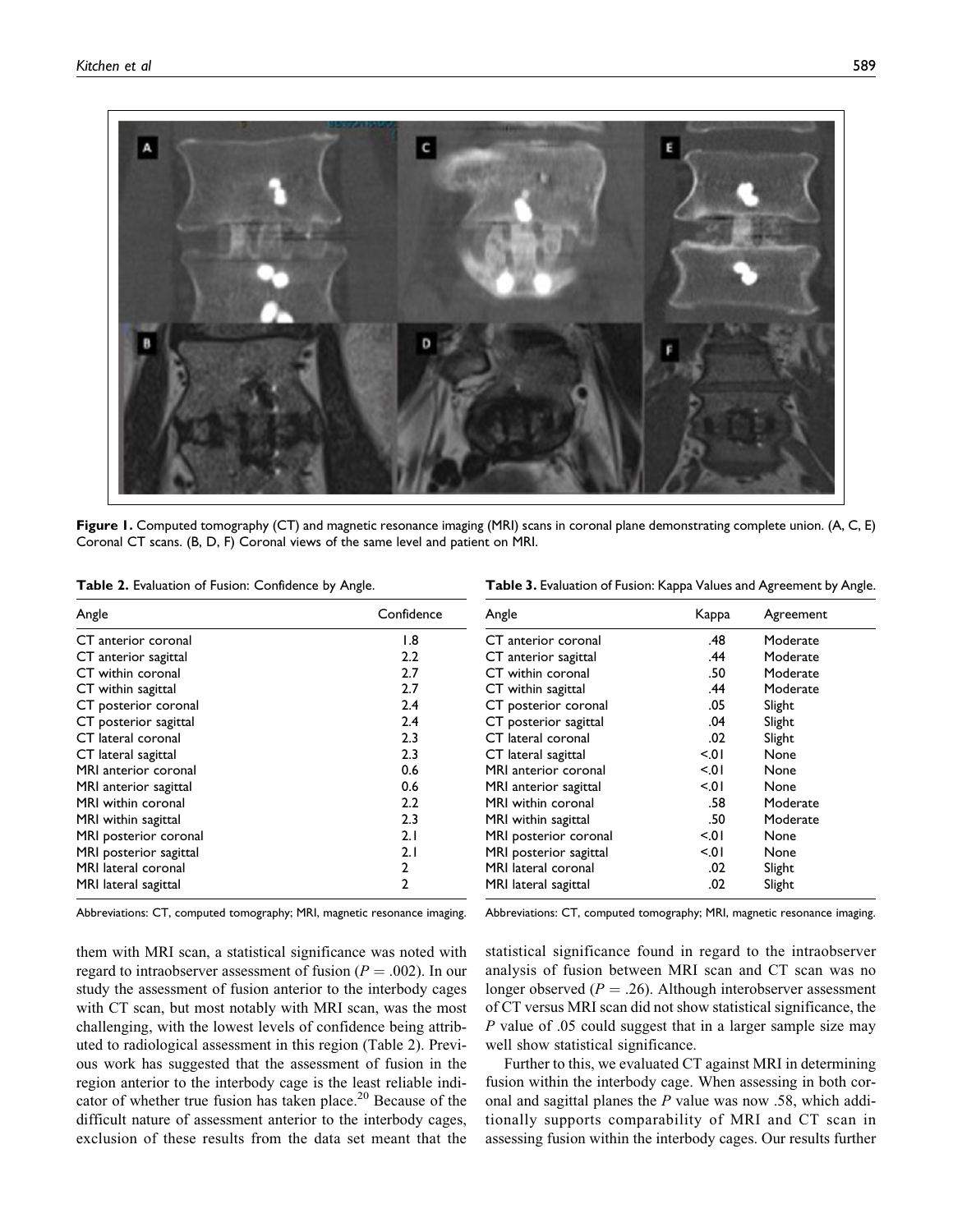

Figure 2. Computed tomography (CT) and magnetic resonance imaging (MRI) scans of anterior lumbar interbody fusion showing incomplete union. (A, B) CT and MRI scans in coronal plane, respectively. (C, D) CT and MRI scans in sagittal plane, respectively. (E, F) CT and MRI scans in axial plane, respectively.

support the difficulty in assessing fusion anterior to interbody cages. By excluding data for the assessment anterior to the interbody cage and by comparing the evaluation within the interbody cages, our findings suggest that CT scan and MRI scan are comparable in the determination of fusion following ALIF surgery. We believe from these results that MRI assessment of fusion in ALIF is best assessed in coronal plane within the cage.

There were more complete fusions on CT than MRI, 28% and 10%, respectively. This could be due to a partial voluming artifact, with CT overcalling the fusion status. McAfee et  $al<sup>21</sup>$ felt that at 6 months CT scan would not be able to differentiate between avascular and live bone formation in the fusion mass. Could MRI be more accurate? Further studies are required with comparison at longer follow-up.

The goal of surgery in patients undergoing spinal arthrodesis is the elimination of movement across the spinal segments with the aim in reduction of patient symptoms. Failure to obtain fusion does not necessarily obviate clinical success. Indeed, attaining a good clinical outcome with reduction of axial back pain and leg pain can be achieved without bridging trabecular bone found between these intervertebral segments.<sup>22</sup> As has been previously noted by Fraser et al,  $^{22}$  good clinical outcomes in the absence of matching radiologic fusion and conversely poor clinical outcomes despite radiologic evidence of fusion led to the concept of a "locked pseudoarthrosis," in which patients may not have a full fusion but the segments are behaving as if fused.

One of the long-term sequelae of spinal arthrodesis is adjacent segment disease (ASD) in which there is degeneration of the intervertebral disc directly above or below the fused segment.<sup>6,23</sup> The relevant pathology can include foraminal and spinal stenosis as well as disc herniation, which may be associated with subsequent symptomatology. MRI is generally used to further characterize pathology in the adjacent segments. The incidence of ASD is at least 5 to 10 years from the index surgery and selecting MRI as modality of choice for assessing fusion along with ASD is not an indication as such.

Although our study only investigates patients who have undergone ALIF, other approaches to lumbar fusion have been previously described.<sup>6,24</sup> Kröner et al<sup>14</sup> had previously investigated the use of MRI scan in the assessment of fusion in patients having undergone PLIF. In their study, they found that MRI scan images in the coronal plane best demonstrated bony fusion, which would be consistent with MRI scan results in our own dataset. However, to our knowledge this is the first time that MRI and CT scan have been directly compared in their ability to assess fusion.

Although we do not advocate the routine use of CT scan or indeed MRI scan in the postoperative assessment of all patients who have undergone ALIF, imaging assessment of fusion is important clinically and medicolegally in documenting the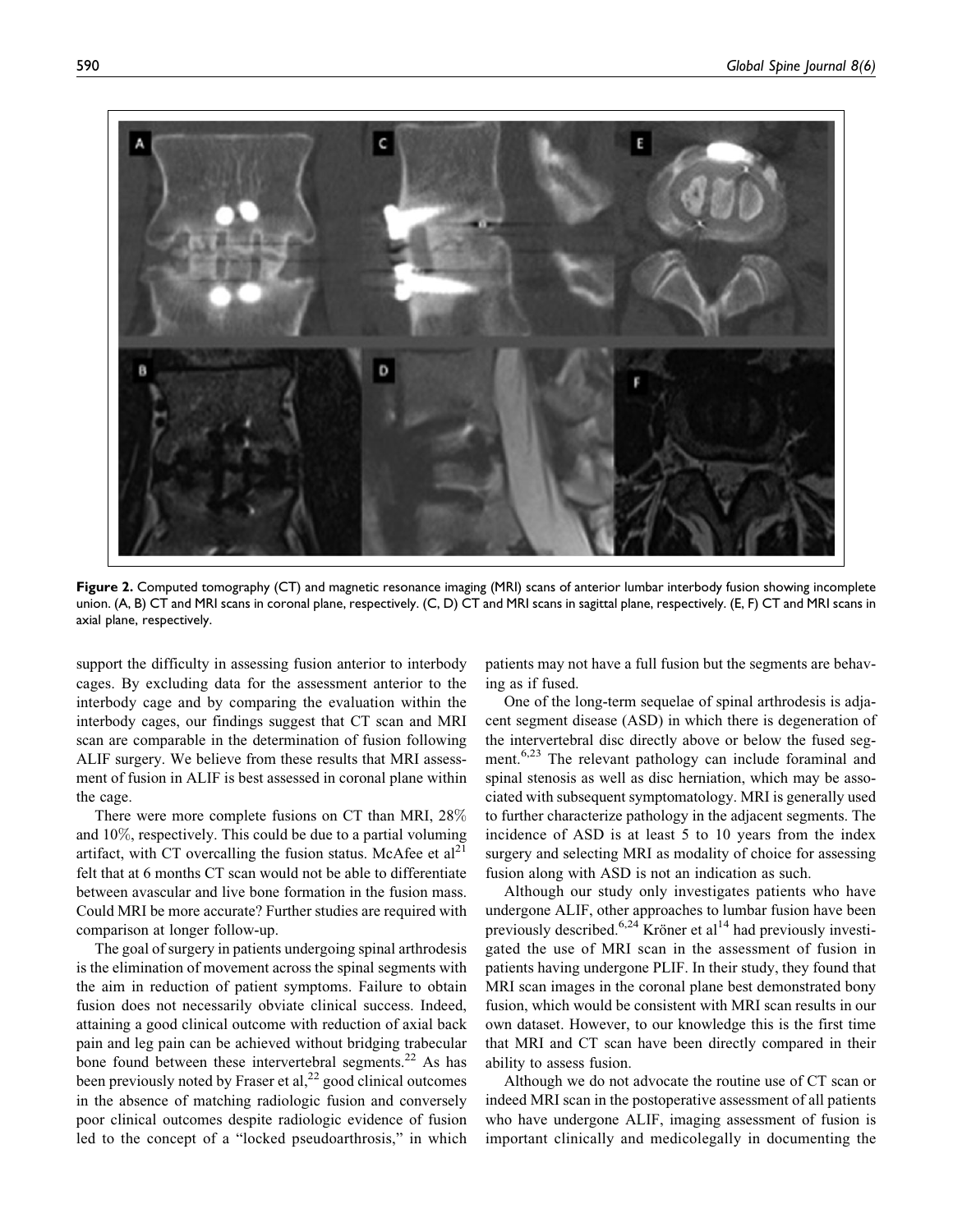progression of fusion. This is particularly relevant in those individuals whom have ongoing symptoms that are potentially attributable to failure of fusion. Previous work has suggested that CT scans had an 89% correspondence for detecting fusion when compared to intraoperative assessment.<sup>7,11</sup> The ionizing radiation exposure associated with such assessment however is something that must be considered when further imaging is requested. In comparison with CT imaging, assessment using plain radiographic imaging is associated with significantly reduced radiation exposure; however, this decreased radiation burden is also associated with reduced concordance with regard to intraoperative assessment of spinal fusion.<sup>10,22</sup> The reliability, sensitivity, specificity, and positive predictive value of MRI in assessing fusion following lumbar fusion is currently unknown and requires further investigation. Should MRI scan show comparable results to CT scan in assessing fusion then in that instance, it could be recommended for definitive assessment of fusion. In particular, it may be considered in younger patient groups who are likely to have an increased lifetime risk of malignancy from subsequent further investigation using modalities associated with radiation exposure.

#### Limitations

There are several limitations to the study. The sample size is small and hence further studies with larger sample size are required to validate the study results. Furthermore, the follow-up periods of the included patients were variable, which can also undermine the validity of the presented results. Relative CT and MRI concordance with regard to the time points of fusion progression were not assessed in the present study.

#### **Conclusions**

Our data suggests that MRI could potentially be equivalent to CT in assessment of fusion in anterior lumbar interbody fusion. With regard to the reduced radiation burden, as well as the ability to further assess the neural elements, MRI could be considered as an alternative imaging modality in this patient group where possible further intervention may be required. Further studies on MRI in assessing lumbar fusion are required prior to recommending it in the routine review of lumbar fusion.

#### Declaration of Conflicting Interests

The author(s) declared the following potential conflicts of interest with respect to the research, authorship, and/or publication of this article: Dr Michael Selby has received fellowship support from Depuy Synthes and LifeHealthCare. He has also consulted with Depuy Synthes, K2M, and LifeHealthCare.

#### Funding

The author(s) received no financial support for the research, authorship, and/or publication of this article.

#### ORCID iD

Mario Zotti **<http://orcid.org/0000-0003-2385-3914>** 

#### References

- 1. Albee FH. Transplantation of a portion of the tibia into the spine for Pott's disease: a preliminary report 1911. Clin Orthop Relat Res. 2007;460:14-16.
- 2. Rao PJ, Ghent F, Phan K, Lee K, Reddy R, Mobbs RJ. Standalone anterior lumbar interbody fusion for treatment of degenerative spondylolisthesis. J Clin Neurosci. 2015;22:1619-1624.
- 3. Stender W, Meissner HJ, Thomas W. Ventral interbody spondylodesis using a new plug-shaped implant. Neurosurg Rev. 1990; 13:25-34.
- 4. Burke PJ. Anterior lumbar interbody fusion. Radiol Technol. 2001;72:423-430.
- 5. Riouallon G, Lachaniette CHF, Poignard A, Allain J. Outcomes of anterior lumbar interbody fusion in low-grade isthmic spondylolisthesisin adults: a continuous series of 65 cases with an average follow-up of 6.6 years. Orthop Traumatol Surg Res. 2013;99:155-161.
- 6. Mobbs RJ, Loganathan A, Yeung V, Rao PJ. Indications for anterior lumbar interbody fusion. Orthop Surg. 2013;5:153-163.
- 7. Selby MD, Clark SR, Hall DJ, Freeman BJC. Radiologic assessment of spinal fusion. J Am Acad Orthop Surg. 2012;20:694-703.
- 8. Cook SD, Patron LP, Christakis PM, Bailey KJ, Banta C, Glazer PA. Comparison of methods for determining the presence and extent of anterior lumbar interbody fusion. Spine (Phila Pa 1976). 2004;29:1118-1123.
- 9. Buchowski JM, Liu G, Bunmaprasert T, Rose PS, Riew KD. Anterior cervical fusion assessment: surgical exploration versus radiographic evaluation. Spine (Phila Pa 1976). 2008;33: 1185-1191.
- 10. Kant AP, Daum WJ, Dean SM, Uchida T. Evaluation of lumbar spine fusion. Plain radiographs versus direct surgical exploration and observation. Spine (Phila Pa 1976). 1995;20:2313-2317.
- 11. Carreon LY, Djurasovic M, Glassman SD, Sailer P. Diagnostic accuracy and reliability of fine-cut CT scans with reconstructions to determine the status of an instrumented posterolateral fusion with surgical exploration as reference standard. Spine (Phila Pa 1976). 2007;32:892-895.
- 12. Mathews JD, Forsythe AV, Brady Z, et al. Cancer risk in 680,000 people exposed to computed tomography scans in childhood or adolescence: data linkage study of 11 million Australians. BMJ. 2013;346:f2360.
- 13. Biswas D, Bible JE, Bohan M, Simpson AK, Whang PG, Grauer JN. Radiation exposure from musculoskeletal computerized tomographic scans. J Bone Joint Surg Am. 2009;91:1882-1889.
- 14. Kröner AH, Eyb R, Lange A, Lomoschitz K, Mahdi T, Engel A. Magnetic resonance imaging evaluation of posterior lumbar interbody fusion. Spine (Phila Pa 1976). 2006;31:1365-1371.
- 15. Lang P, Chafetz N, Genant HK, Morris JM. Lumbar spinal fusion. Assessment of functional stability with magnetic resonance imaging. Spine (Phila Pa 1976). 1990;15:581-588.
- 16. Fogel GR, Toohey JS, Neidre A, Brantigan JW. Fusion assessment of posterior lumbar interbody fusion using radiolucent cages: X-ray films and helical computed tomography scans compared with surgical exploration of fusion. Spine J. 2008;8:570-577.
- 17. Fleiss JL. Measuring nominal scale agreement among many raters. Psychol Bull. 1971;76:378-382.